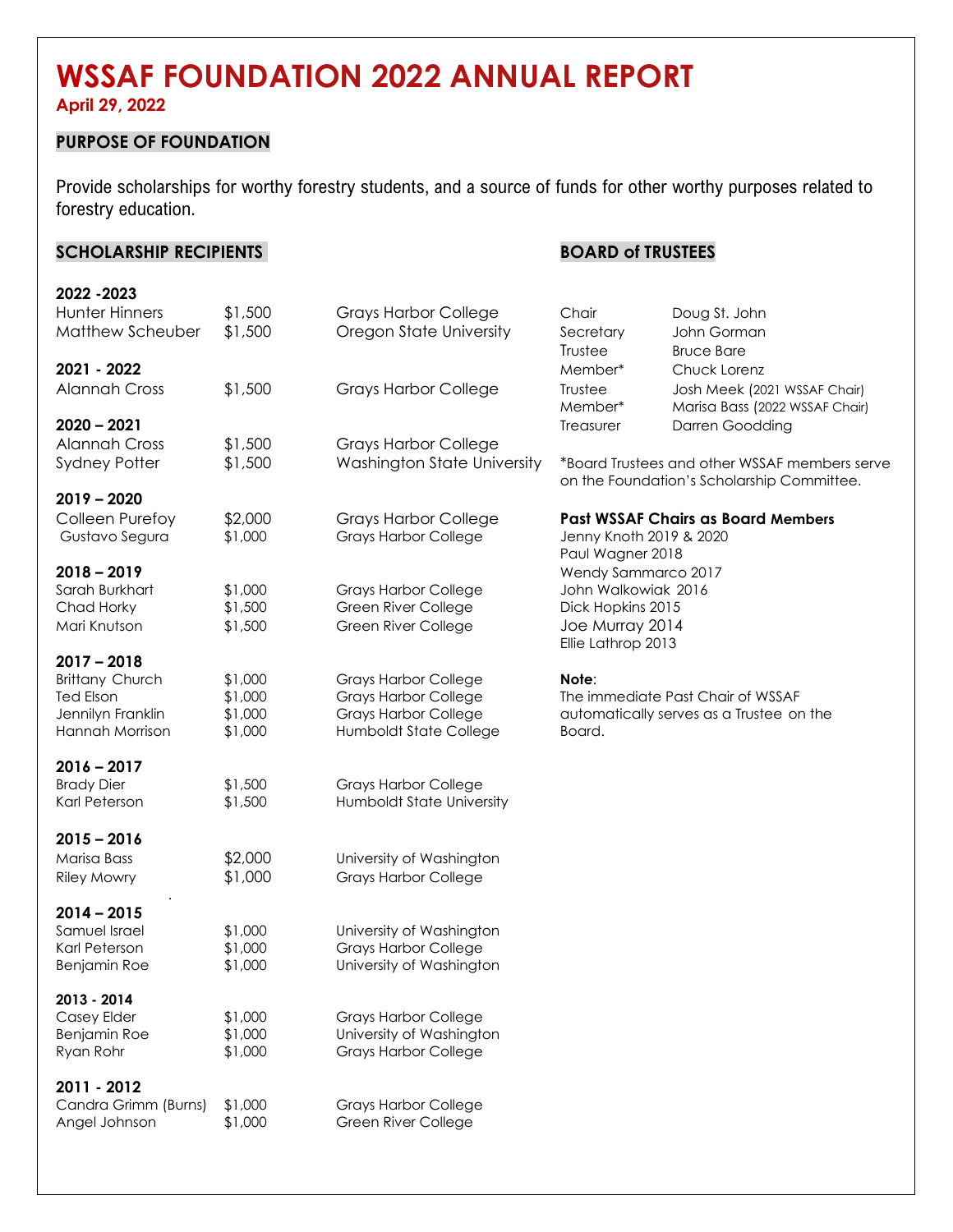## **CONTINUING to AWARD STUDENT SCHOLARSHIPS:**

The Washington State Society of American Foresters (WSSAF) Foundation is continuing to award scholarships to community college and university students excited about pursuing careers in forestry. Since 2011, the Foundation has awarded scholarships totaling \$32,500 to 26 bright and worthy students.

.

Thanks to the generosity of WSSAF members and timberland and forest products companies, the Foundation's year-end fund balance has grown to \$83,000.

#### **Scholarship Awarded for 2022 – 2023**

Scholarships for the upcoming academic year of 2022 – 2023 are being awarded to Hunter Hinners (\$1,500) and Matthew Scheuber (\$1,500).

Hunter Hinners intends to pursuit a degree in forestry. He is currently in his first year as a student in Grays Harbor College. Hunter's goal is to have a full-time job as a forester working in the Pacific Northwest. He developed his interest in forestry while spending time with his forester dad at work. Working for a logging company for three years has also helped Hunter gain valuable experience about logging and the forest industry.

He has worked as a choker setter, as well as assisting rigging-slingers and hooktenders with their daily tasks. Hunter also assisted a forester with herbicide application, unit layout, timber cruising, logging permits, and stream identification. He defines sustainable forestry as the management of land, timber, fish, and wildlife, as well as historic resources through science and technology to assure that all components of the forest ecosystem are accounted for, including our communities.

Matthew Scheuber has attended Oregon State University for three years. He is pursuing degrees in forest and civil engineering. He plans to start his career by working for a private forest company as a forest engineer. He has had two summers of work experience as a Wildland Firefighter for Washington's DNR. Last summer Matthew was a forest engineering intern for Lone Rock Resources in Roseburg, Oregon.

For the upcoming summer of 2022, Matthew will be working as an intern for Weyerhaeuser. In addition to gaining new technical and job skills from his summer work, Matthew valued his opportunity to meet and build relationships with career professionals in the logging and forest industry. In addition to technical skills, his mentors emphasized the importance of good personal skills. Matthew believes these will help him build a strong and rewarding career.

#### **Update on Last Year's Scholarship Awardee – Alannah Cross**

Alannah has completed her last class at Grays Harbor College and has been awarded her Bachelor of Applied Science Forest Resources Management degree. She has been offered a permanent full-time position with the Washington DNR as a Natural Resource Specialist 1 (NRS 1) in the Pacific Cascade Region. She is now working for the Washington DNR gaining valuable experience as she decides any future moves in education or employment.

### **Foundation Seeking Continued Support**

To help additional students offset the rising cost of their forestry education, the Foundation is seeking the continued support of WSSAF members.

Donations can be made to WSSAF, c/o Darren Gooding, Treasurer, PO Box 1894 Wenatchee, WA 98807.

Donations to WSSAF are evenly split between the Foundation and the WSSAF Office. However, donors also have the option to direct their entire donation to the scholarship program.